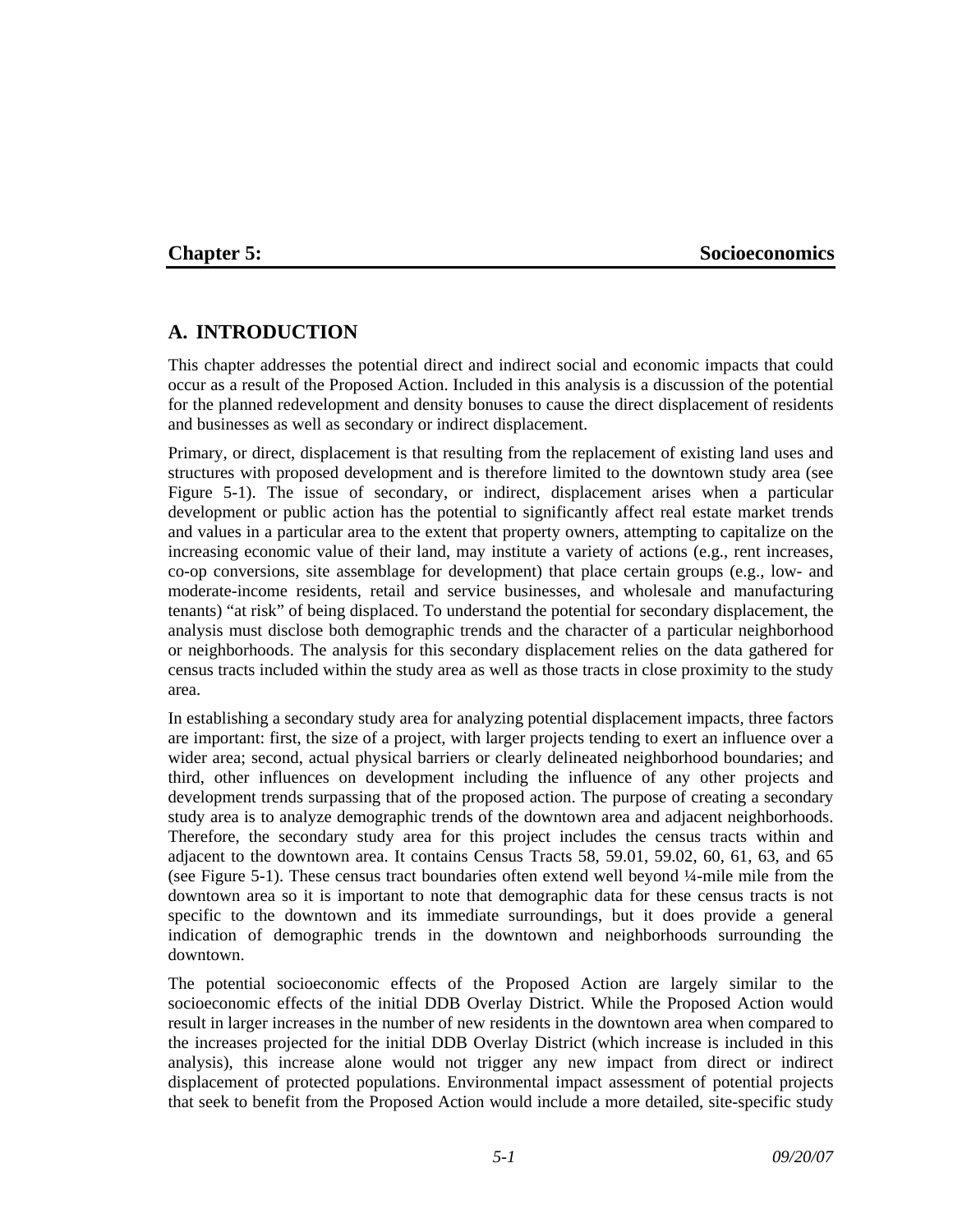identifying potential displacement and effects on socioeconomic conditions within the downtown.

# **B. EXISTING CONDITIONS**

As described in Chapter 2. "Land Use, Community Character, Zoning, and Public Policy," the study area is in a mixed-use downtown setting. A range of land uses including large apartment buildings, office buildings, and smaller buildings with a mix of commercial and residential uses all exist with the downtown. This mix of uses creates a vibrant downtown which is home to numerous residents and economic activity. The discussion below provides a detailed analysis of demographic conditions within the study area.

# **TOTAL POPULATION**

According to the 2000 Census Figures (see Table 5-1), there were 30,449 residents living within the study area. This represents a 9.2 percent increase in total study area population from 1990 which contrasts to New Rochelle as whole which saw a 14.7 percent total population increase. With the exception of tracts 59.02 and 61 which saw a small decline and small gain respectively, all of the tracts within the study area saw population increases of nearly 10 percent or more. These figures indicate that the populations of New Rochelle and the study area generally steadily increased, even prior to the major developments that have recently occurred in the downtown.

|                                                            |        |        | Change 1990 - 2000 |                |
|------------------------------------------------------------|--------|--------|--------------------|----------------|
| <b>Census Tract</b>                                        | 1990   | 2000   | <b>Number</b>      | <b>Percent</b> |
| 58                                                         | 3,478  | 3,891  | 413                | 11.9           |
| 59.01                                                      | 3,822  | 4,209  | 387                | 10.1           |
| 59.02                                                      | 5,666  | 5,509  | -157               | $-2.8$         |
| 60                                                         | 2,850  | 3,112  | 262                | 9.2            |
| 61                                                         | 2,382  | 2,409  | 27                 | 1.1            |
| 63                                                         | 5,033  | 5,905  | 872                | 17.3           |
| 65                                                         | 4,655  | 5,414  | 759                | 16.3           |
| Study Area                                                 | 27,886 | 30,449 | 2,563              | 9.2            |
| New Rochelle                                               | 67,265 | 77,182 | 9,917              | 14.7           |
| US Census, 1990 and 2000, Summary Tape File 3.<br>Sources: |        |        |                    |                |

**Table 5-1 Population**

# **HOUSEHOLDS AND HOUSEHOLD SIZE**

The number of households in the study area also rose during the period between 1990 and 2000 (see Table 5-2). This change is proportional to the total increase in population, thereby indicating growth in the downtown. Consistent with the minimal population increase in Tract 61, the number of households in Tract 61 fell by two percent.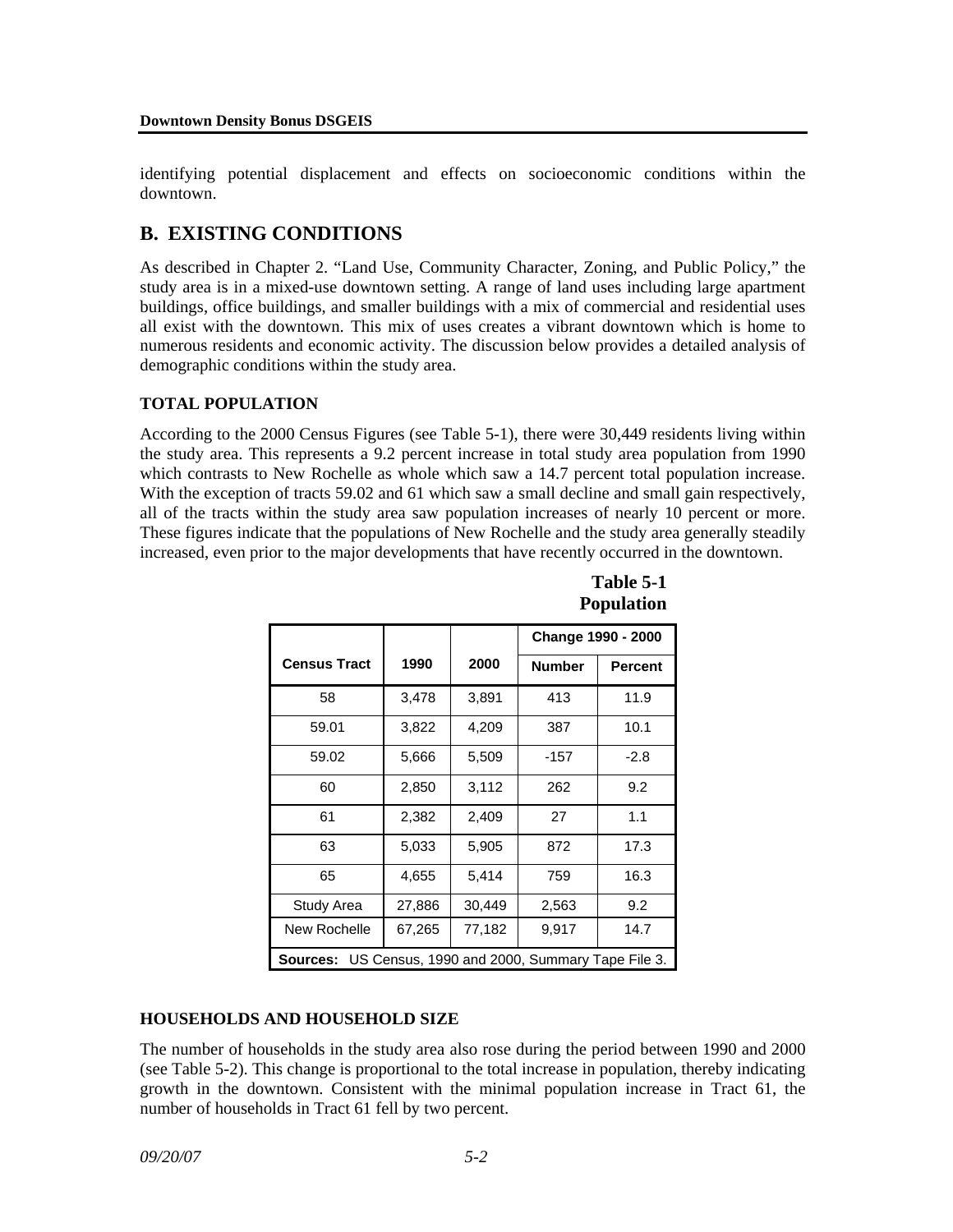|                                                           | 1990          |                                        |               | 2000 *                                 | Change in No. of<br>Households 1990-2000 |                |
|-----------------------------------------------------------|---------------|----------------------------------------|---------------|----------------------------------------|------------------------------------------|----------------|
| <b>Census Tract</b>                                       | <b>Number</b> | <b>Persons Per</b><br><b>Household</b> | <b>Number</b> | <b>Persons Per</b><br><b>Household</b> | <b>Number</b>                            | <b>Percent</b> |
| 58                                                        | 1,476         | 2.36                                   | 1,516         | 2.55                                   | 40                                       | 2.7            |
| 59.01                                                     | 1,713         | 2.16                                   | 1,756         | 2.39                                   | 43                                       | 2.5            |
| 59.02                                                     | 2,407         | 2.33                                   | 2,433         | 2.26                                   | 26                                       | 1.1            |
| 60                                                        | 1,022         | 2.77                                   | 1,049         | 3.01                                   | 27                                       | 2.6            |
| 61                                                        | 802           | 2.97                                   | 786           | 3.00                                   | $-16$                                    | $-2.0$         |
| 63                                                        | 1,846         | 2.43                                   | 2,026         | 2.72                                   | 180                                      | 9.8            |
| 65                                                        | 1,431         | 3.16                                   | 1,612         | 3.25                                   | 181                                      | 12.6           |
| Study Area                                                | 10,697        | 2.53                                   | 1,178         | 2.74                                   | 481                                      | 4.5            |
| New Rochelle                                              | 25,263        | 2.58                                   | 26,235        | 2.68                                   | 972                                      | 3.8            |
| US Census, 1990 and 2000, Summary Tape File 3<br>Sources: |               |                                        |               |                                        |                                          |                |

# **Table 5-2 Housholds and Household Size**

The number of persons per household also slightly rose between 1990 and 2000 as shown in Table 5-2. Each tract in the study area saw an increase in household size which led to a study area wide change from 2.53 to 2.74. This change is consistent with increases Citywide.

# **INCOME**

An analysis of income trends in the study area reveals that the median household income for the tracts in the study area rose 5.7 percent between 1989 and 1999 which is similar to the increase of 5.0 percent for the City as a whole (see Table 5-3). Although the median household income for the study area rose 5.7 percent, two tracts were major outliers. These include Tract 59.02 which saw a 19.9 percent increase and Tract 60 which saw a 12.6 percent decrease.

While income in the study area and throughout New Rochelle has risen, the number of residents below the poverty level has also seen a significant increase between 1990 and 2000. Table 5-4 shows that every census tract in the study area has seen an increase in poverty. The most significant increase in poverty within the study area is seen in Tract 59.01 which occupies the area to the south and east of Main and Church Streets. Tracts 61 and 65 are also marked by relatively significant increases in poverty.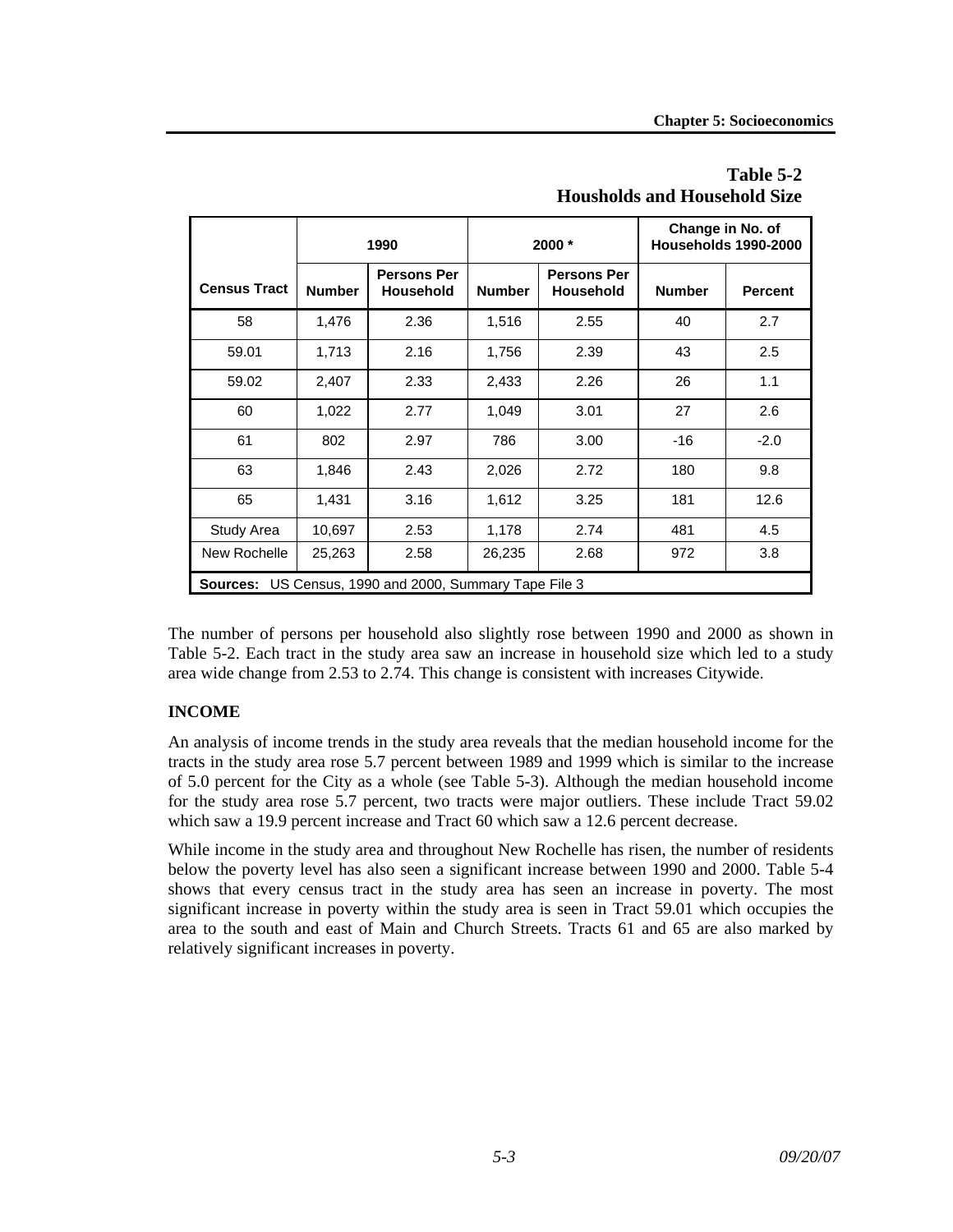|                                                                                                                                                         | 1989 Median              | 1999 Median              |                | Change 1989 - 1999 |
|---------------------------------------------------------------------------------------------------------------------------------------------------------|--------------------------|--------------------------|----------------|--------------------|
| <b>Census Tract</b>                                                                                                                                     | <b>Household Income*</b> | <b>Household Income*</b> | <b>Dollars</b> | <b>Percent</b>     |
| 58                                                                                                                                                      | \$26,010                 | \$41,529                 | \$87           | 0.2 <sub>0</sub>   |
| 59.01                                                                                                                                                   | \$29,265                 | \$47,600                 | $-$776$        | $-1.7$             |
| 59.02                                                                                                                                                   | \$48,725                 | \$62,455                 | \$15,505       | 19.9               |
| 60                                                                                                                                                      | \$31,985                 | \$57,560                 | $-$6,424$      | $-12.6$            |
| 61                                                                                                                                                      | \$30,192                 | \$46,708                 | \$1,560        | 3.3                |
| 63                                                                                                                                                      | \$23,413                 | \$32,826                 | \$4,635        | 12.4               |
| 65                                                                                                                                                      | \$44,028                 | \$63,805                 | \$6,639        | 9.4                |
| Study Area                                                                                                                                              | \$33,374                 | \$50,360                 | \$3,038        | 5.7                |
| New Rochelle                                                                                                                                            | \$43,482                 | \$66,060                 | \$3,511        | 5.0                |
| * Adjusted to 2005 dollars using Consumer Price Index (CPI) Inflation Calculator<br>Notes:<br>US Census, 1990 and 2000, Summary Tape File 3<br>Sources: |                          |                          |                |                    |

**Table 5-3 Median Household Income** 

| $1$ closely below the $1$ over $\mathbf{r}$ bevers     |       |       |                    |                |
|--------------------------------------------------------|-------|-------|--------------------|----------------|
|                                                        |       |       | Change 1990 - 2000 |                |
| <b>Census Tract</b>                                    | 1990  | 2000  | <b>Number</b>      | <b>Percent</b> |
| 58                                                     | 414   | 574   | 160                | 38.6           |
| 59.01                                                  | 260   | 570   | 310                | 119.2          |
| 59.02                                                  | 313   | 378   | 65                 | 20.8           |
| 60                                                     | 335   | 36    |                    | 0.3            |
| 61                                                     | 251   | 426   | 175                | 69.7           |
| 63                                                     | 864   | 1,031 | 167                | 19.3           |
| 65                                                     | 450   | 748   | 298                | 66.2           |
| Study Area                                             | 2,887 | 4,063 | 1,176              | 40.7           |
| New Rochelle                                           | 4,564 | 7,367 | 2,803              | 61.4           |
| Sources: US Census, 1990 and 2000, Summary Tape File 3 |       |       |                    |                |

**Table 5-4 Persons Below the Poverty Levels**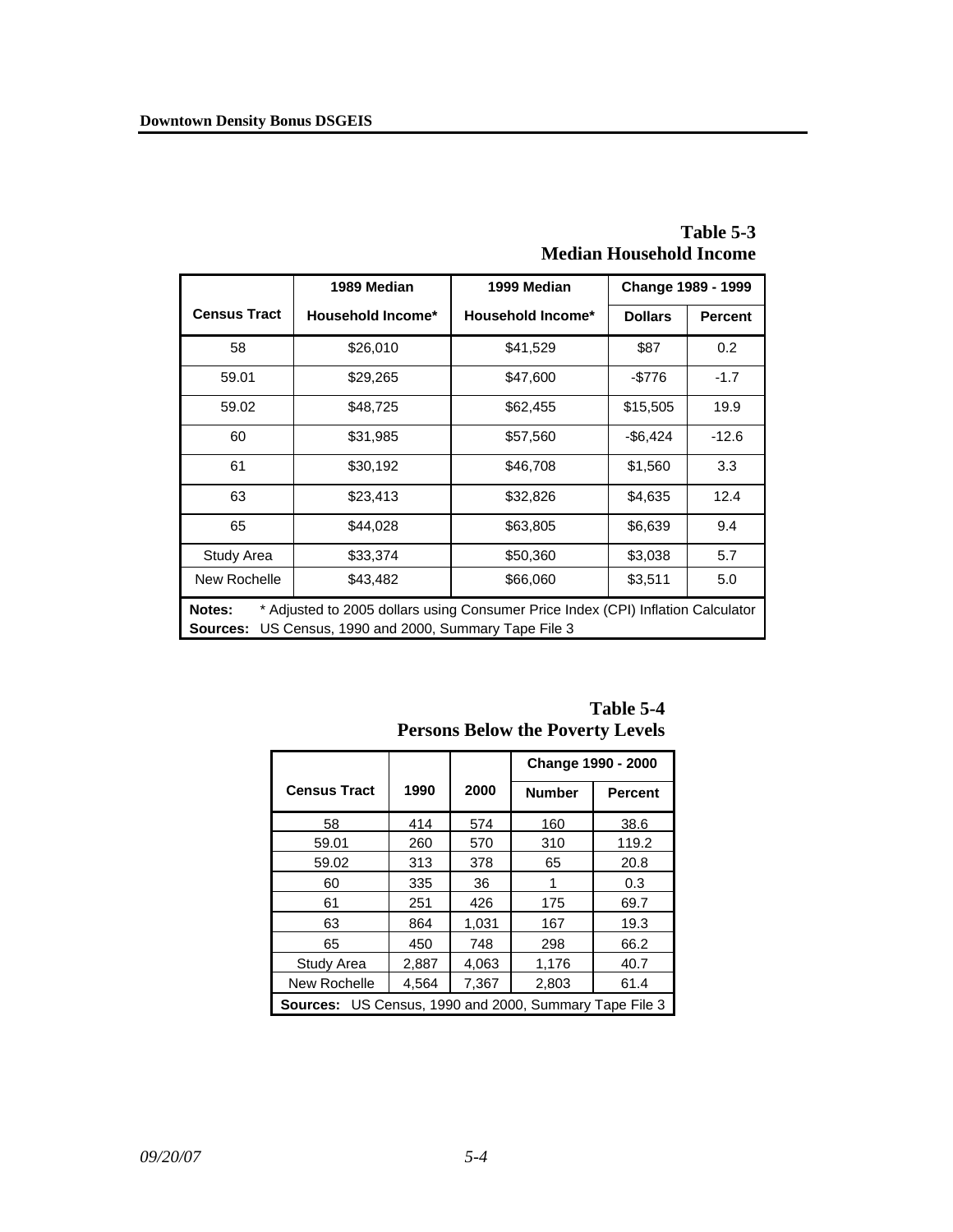#### **HOUSING CHARACTERISTICS**

The study area saw a slight rise in the number of housing units between 1990 and 2000, but this 2.7 percent rise in housing was lower than the 13.6 percent rise in New Rochelle (see Table 5-5). This is likely a reflection of the limited redevelopment activity and lack of undeveloped land in the areas surrounding the downtown. Furthermore, tracts 58 and 61, which are located at the western end of the downtown area, actually saw decreases in the number of housing units.

|                                                               |        |        | Change 1990 - 2000 |         |
|---------------------------------------------------------------|--------|--------|--------------------|---------|
| <b>Census Tract</b>                                           | 1990   | 2000   | <b>Number</b>      | Percent |
| 58                                                            | 1,579  | 1,562  | -17                | $-1.1$  |
| 59.01                                                         | 1,815  | 1,832  | 17                 | 0.9     |
| 59.02                                                         | 2,506  | 2,492  | -14                | $-0.6$  |
| 60                                                            | 984    | 1,042  | 58                 | 5.9     |
| 61                                                            | 893    | 838    | $-55$              | $-6.2$  |
| 63                                                            | 1,909  | 2,077  | 168                | 8.8     |
| 65                                                            | 1,525  | 1,667  | 142                | 9.3     |
| Study Area                                                    | 11,211 | 11,510 | 299                | 2.7     |
| New Rochelle                                                  | 26,398 | 29,995 | 3,597              | 13.6    |
| <b>Sources:</b> US Census, 1990 and 2000, Summary Tape File 3 |        |        |                    |         |

**Table 5-5 Housing Units** 

In an analysis of housing tenure, it becomes apparent that the number or housing units occupied by renters has increased. Housing tenure is particularly relevant to an analysis of potential secondary displacement, since residents who own their units are not subject to the same displacement pressures as tenants. Census figures indicate that some tracts, such as 60 and 65, located at the eastern end of the study area have seen a 12.4 and 24.3 percent increase in the number of renters, respectively. Similarly, the number of owner occupied units has decreased (see Table 5-6).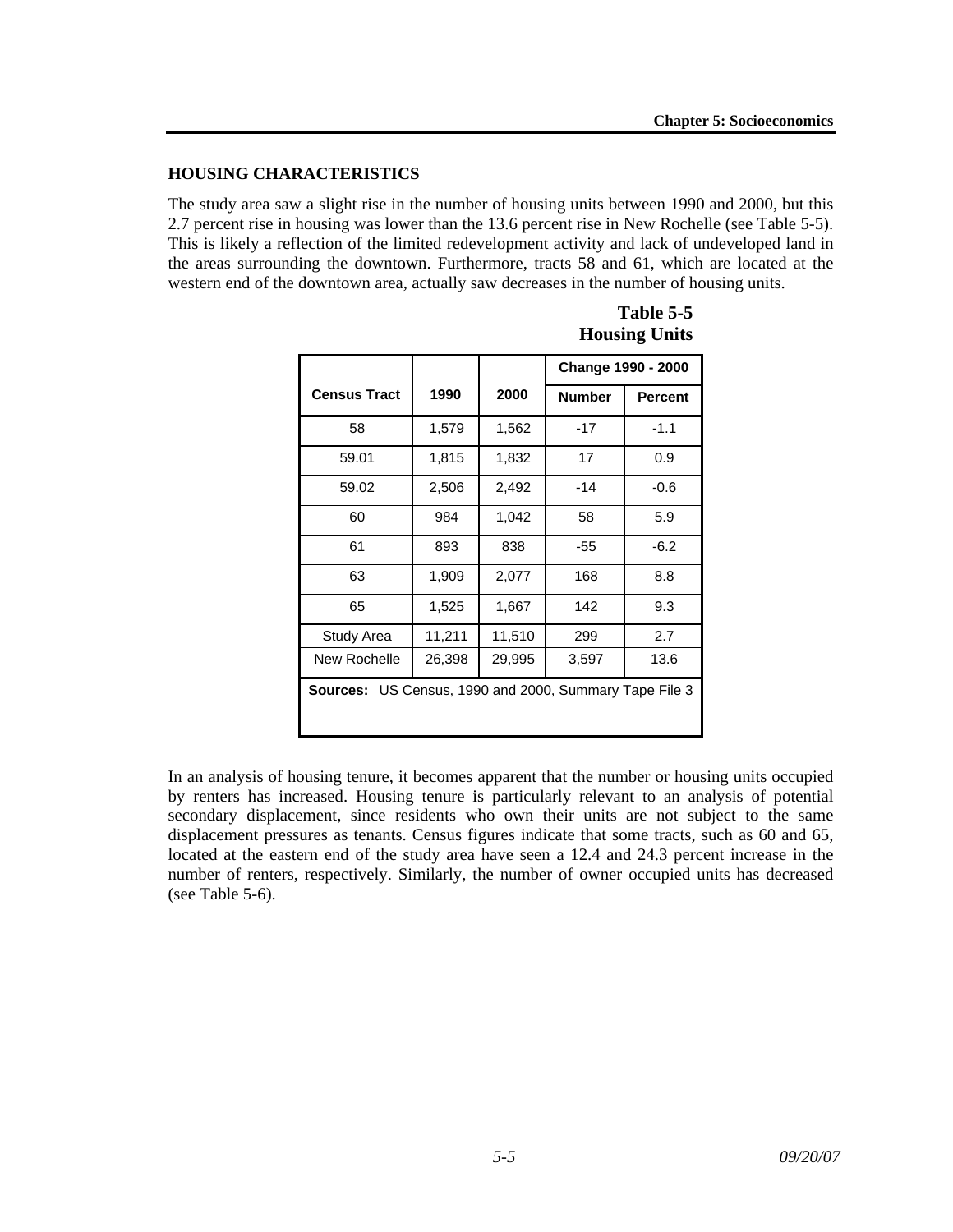# **Table 5-6 Housing Tenure**

|                               | 1990                                           |                                  | 2000 *                                   |                                                | Change in No. of<br><b>Rental Units 1990-</b><br>2000 |                                          |               |                |
|-------------------------------|------------------------------------------------|----------------------------------|------------------------------------------|------------------------------------------------|-------------------------------------------------------|------------------------------------------|---------------|----------------|
| <b>Census</b><br><b>Tract</b> | <b>Total</b><br><b>Housing</b><br><b>Units</b> | No. of<br>Rental<br><b>Units</b> | <b>Percent</b><br>Rental<br><b>Units</b> | <b>Total</b><br><b>Housing</b><br><b>Units</b> | No. of<br>Rental<br><b>Units</b>                      | <b>Percent</b><br>Rental<br><b>Units</b> | <b>Number</b> | <b>Percent</b> |
| 58                            | 1,579                                          | 1,011                            | 64.0                                     | 1,523                                          | 1,080                                                 | 70.9                                     | 69            | 6.8            |
| 59.01                         | 1,815                                          | 1,259                            | 69.4                                     | 1,762                                          | 1,213                                                 | 68.8                                     | -46           | $-3.7$         |
| 59.02                         | 2,506                                          | 1,309                            | 52.2                                     | 2,428                                          | 1,412                                                 | 58.2                                     | 103           | 7.9            |
| 60                            | 984                                            | 532                              | 54.1                                     | 1,033                                          | 598                                                   | 57.9                                     | 66            | 12.4           |
| 61                            | 893                                            | 597                              | 66.9                                     | 803                                            | 575                                                   | 71.6                                     | $-22$         | $-3.7$         |
| 63                            | 1,909                                          | 1,512                            | 79.2                                     | 2,023                                          | 1,649                                                 | 81.5                                     | 137           | 9.1            |
| 65                            | 1,525                                          | 588                              | 38.6                                     | 1,605                                          | 731                                                   | 45.6                                     | 143           | 24.3           |
| Study<br>Area                 | 11,211                                         | 6,808                            | 60.7                                     | 11,177                                         | 7,258                                                 | 64.9                                     | 450           | 6.6            |
| <b>New</b><br>Rochelle        | 25,317                                         | 12,247                           | 48.4                                     | 26,189                                         | 13,016                                                | 49.7                                     | 769           | 6.3            |

**Sources:** US Census, 1990 and 2000, Summary Tape File 3

# **PROTECTION OF CURRENT RESIDENTS**

Whether or not residents are potentially vulnerable to involuntary displacement is largely a consequence of several factors, including market conditions and trends, and public policy decisions. Within the downtown area, these policy decisions include the presence of a number of subsidized housing developments where the selection of tenants and rents are typically controlled by government regulations and therefore are not as subject to outside market forces, or state legislation that regulate the rents paid by tenants and the process by which buildings may be converted to cooperative and condominium use.

# *RENT CONTROL/RENT STABILIZATION*

Two of the most important measures protecting tenants in New Rochelle are rent control and rent stabilization. Both regulation systems are administered and enforced by the Department of Housing and Community Renewal (DHCR). The year a structure was built and the number of units it contains affects the type of rent protection afforded to occupants in New York State. In Westchester, approximately 31,000 apartments—housing 10 percent of the County's population in 18 communities—are covered by the Emergency Tenant Protection Act (ETPA).

Rent control is the older of the two systems of rent regulation. It dates back to the housing shortage immediately following World War II and generally applies to buildings constructed before 1947. Rent stabilization generally covers buildings built after 1947 and before 1974, and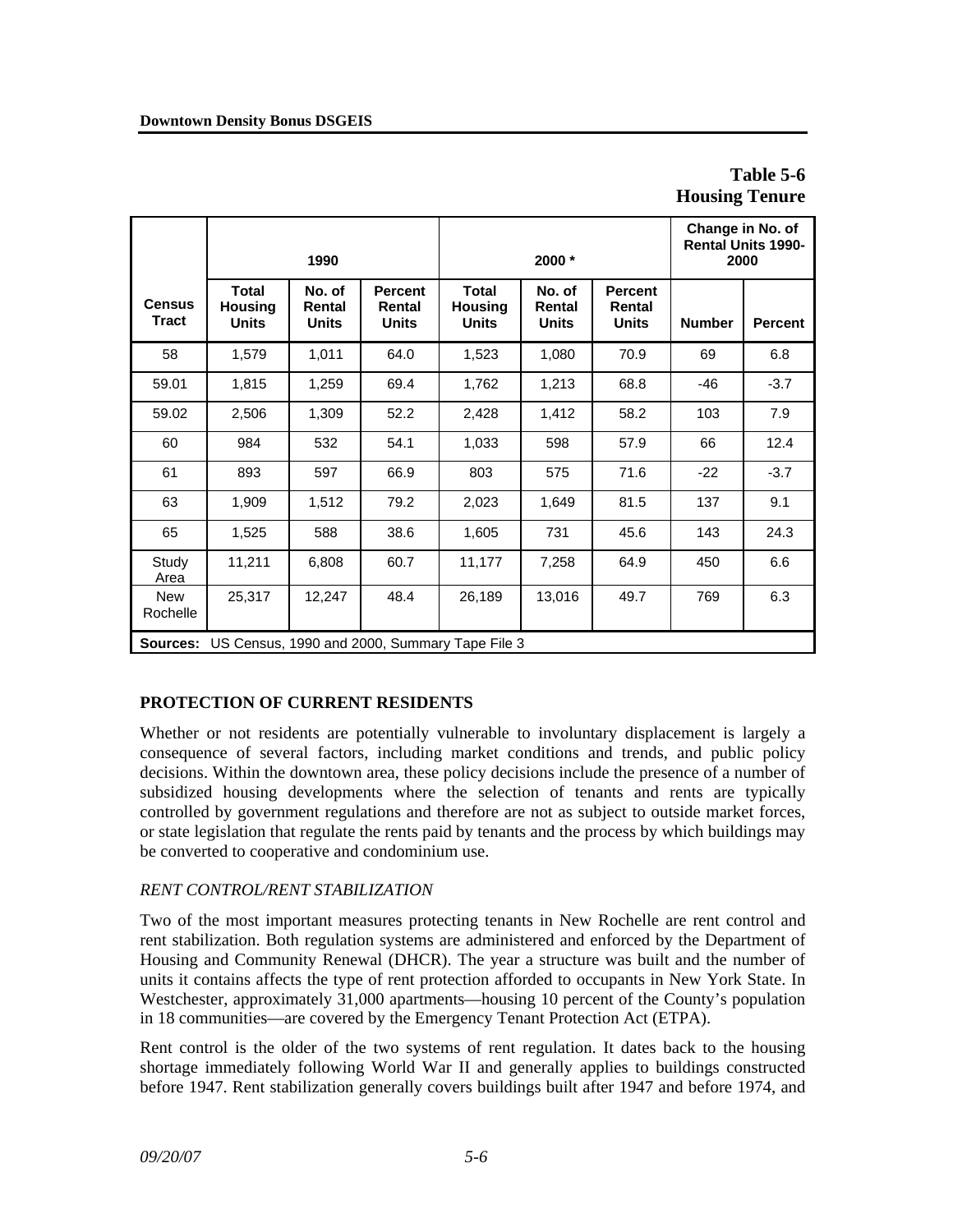apartments removed from rent control. Outside New York City rent stabilization is also known as ETPA, for the Emergency Tenant Protection Act.

The greatest protection afforded to rent-controlled and rent-stabilized tenants is the limitation of rent increases landlords can charge when leases are renewed. The amount of rent increases for both rent-controlled and rent-stabilized tenants is determined yearly by the Westchester County Rent Guidelines Board. The amount of the increases for rent-stabilized apartments varies from year to year according to what is deemed a fair reflection of the year's inflation and increase in landlords' maintenance costs (particularly heating fuel prices and certain major capital improvements on the building). Also, the State's new rent law signed by Governor George Pataki in June 1997 limits increases on vacant apartments to 20 percent of the former rent. Thus, landlords can raise the rent to the highest comparable level or charge 20 percent more.

Under the ETPA, tenants in rent-controlled units are provided certain relocation protections and compensation should displacement resulting from proposed demolition be involved. The primary protections include notification requirements and the ability to remain in the protected unit pending review of demolition applications by DHCR. Displaced tenants would have compensation under the ETPA including moving expenses, relocation to a comparable new housing accommodation, and/or a stipend equal to the difference in rent.

### *ANTI-HARASSMENT PROVISION*

Despite the protections afforded tenants under rent control and rent stabilization, tenants can be forced out of their apartments through illegal activities, such as harassment by landlords. The New York State Rent Law and Regulations include anti-harassment provisions. The Enforcement Bureau of the State's Office of Rent Administration, a component of DHCR, is responsible for enforcing the anti-harassment regulations. Tenants must file a formal harassment complaint with DHCR, which first attempts to attain a voluntary agreement between tenant and landlord.

If this fails, DHCR can take legal action in housing court on behalf of the tenant to compel services and repairs. In more severe cases, an administrator may be appointed for the building or criminal proceedings may be undertaken.

# *SRO UNITS*

SRO units are of concern in an analysis of housing conditions for several reasons: SRO units have traditionally been and are still a source of housing for low- and moderate-income residents, particularly elderly and minority residents; and second, for neighborhoods attracting substantial amounts of new investment, buildings with SRO units may be vulnerable to upgrading or demolition as part of development assemblages with a related displacement of their tenants.

SRO units are subject to the same rent control/rent stabilization provisions that apply to all rental units within New York State. With regard to evictions of SRO tenants, an occupant who has lived in a room for 30 days or longer, even though he has not requested a lease and is not a permanent tenant, may be evicted only pursuant to an action or proceeding instituted in Civil Court. Tenants who have lived in their units for fewer than 30 days and who have not requested a lease can be evicted without court process. Certain eviction proceedings require the approval of DHCR and others do not. Tenants may be evicted by Court Order without approval by DHCR for certain wrongful acts, such as non-payment of rents or other charges, illegally using or occupying the housing accommodation, unlawfully refusing the owner access, etc. No approval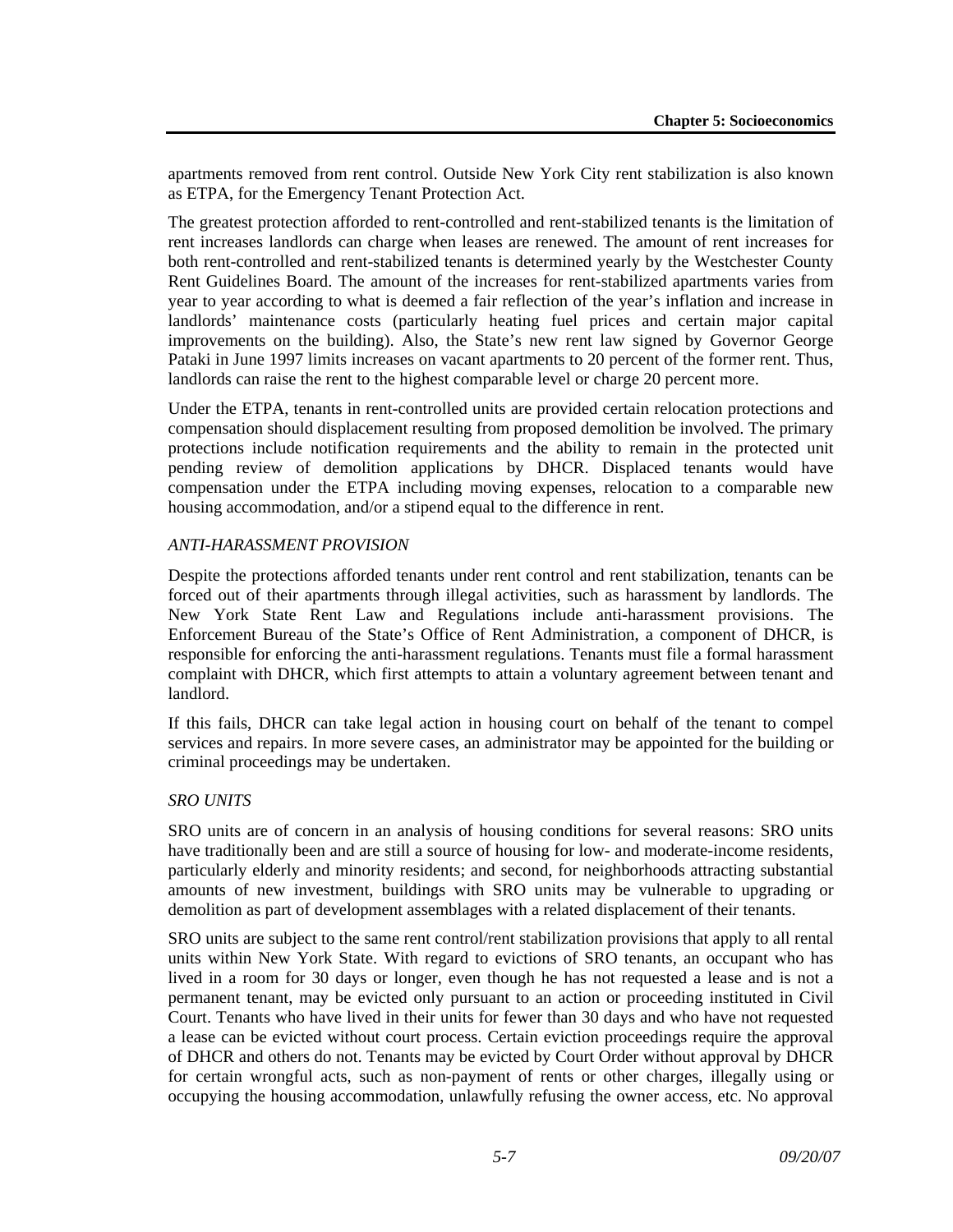for DHCR is required in circumstances where the owner wants to use the housing unit for personal use or for the personal use of his/her immediate family or in those instances where the unit is owned by an institution such as a hospital, college, or not-for-profit charitable organization, and that institution requires the unit for its charitable or educational purpose.

DHCR approval of an eviction is required where the landlord seeks to withdraw a unit from the rental market, demolish the housing accommodations for the purpose of constructing a new building or eliminate inadequate, unsafe, or unsanitary conditions. To withdraw a unit from the rental market, the owner must demonstrate that he/she does not intend to sell all or any part of the land or structure and that the units required for his/her own use in connection with a business that he/she owns and operates or there are violations that cannot be economically removed. To demolish a building, the owner must demonstrate that he/she has either filed or approved plans for a new building and has the financial ability to construct the new building. In the case of demolition, the owner is responsible for the relocation of the tenants to suitable housing at the same or lower regulated rent in a closely proximate area and for paying moving expenses. An additional stipend is required to be paid to the tenant whether the relocation housing is at a rent in excess of the subject apartment. Where a tenant is moved because of inadequate, unsafe, or unsanitary conditions, the owner must agree to offer the tenant the right of first occupancy following any rehabilitation of the unit at a rent as determined by applicable laws.

# *SENIOR CITIZEN RENT INCREASE EXEMPTION (SCRIE)*

This program, administered by the DHCR in conjunction with the City of New Rochelle, provides added rent regulation for senior citizens. SCRIE applies to tenants who are 62 years old and over and are eligible if their incomes are below a maximum limit set by local law and they are paying at least one-third of their income for rent.

#### **PUBLIC AND ASSISTED HOUSING**

The study area contains several public and publicly subsidized housing establishments. As shown in Table 5-7, 450 housing units in the study area use some form of public assistance. The discussion below describes subsidized housing programs in effect in the study area.

|                                                    | Subsidized Housing Projects in Downtown New Rochelle |               |                             |              |
|----------------------------------------------------|------------------------------------------------------|---------------|-----------------------------|--------------|
| <b>Name</b>                                        | <b>Address</b>                                       | <b>Type</b>   | <b>Programs</b>             | <b>Units</b> |
| Peter B. Bracey<br>Apartments                      | 361 Main Street                                      | Family        | <b>NRMHA</b>                | 100          |
| Maple Terrace                                      | 55-63 Maple Avenue                                   | Senior        | Section 202,<br>Section 8   | 90           |
| Maple center                                       | 35 Maple Avenue                                      | Senior        | Mitchell-Lama.<br>Section 8 | 108          |
| <b>Huguenot Houses</b>                             | 16 Locust Avenue                                     | Family/Senior | Section 8                   | 152          |
| Total                                              |                                                      |               |                             | 450          |
| New Rochelle Department of Development<br>Sources: |                                                      |               |                             |              |

|                                                             |  | $1$ able 5-7 |
|-------------------------------------------------------------|--|--------------|
| <b>Subsidized Housing Projects in Downtown New Rochelle</b> |  |              |

**Table 5-7** 

Subsidized housing in New Rochelle is both public (owned and operated by the government) and private (owned and/or operated by private individuals with the help of government funds). Other forms of assisted housing are administered by City, State and federal programs as described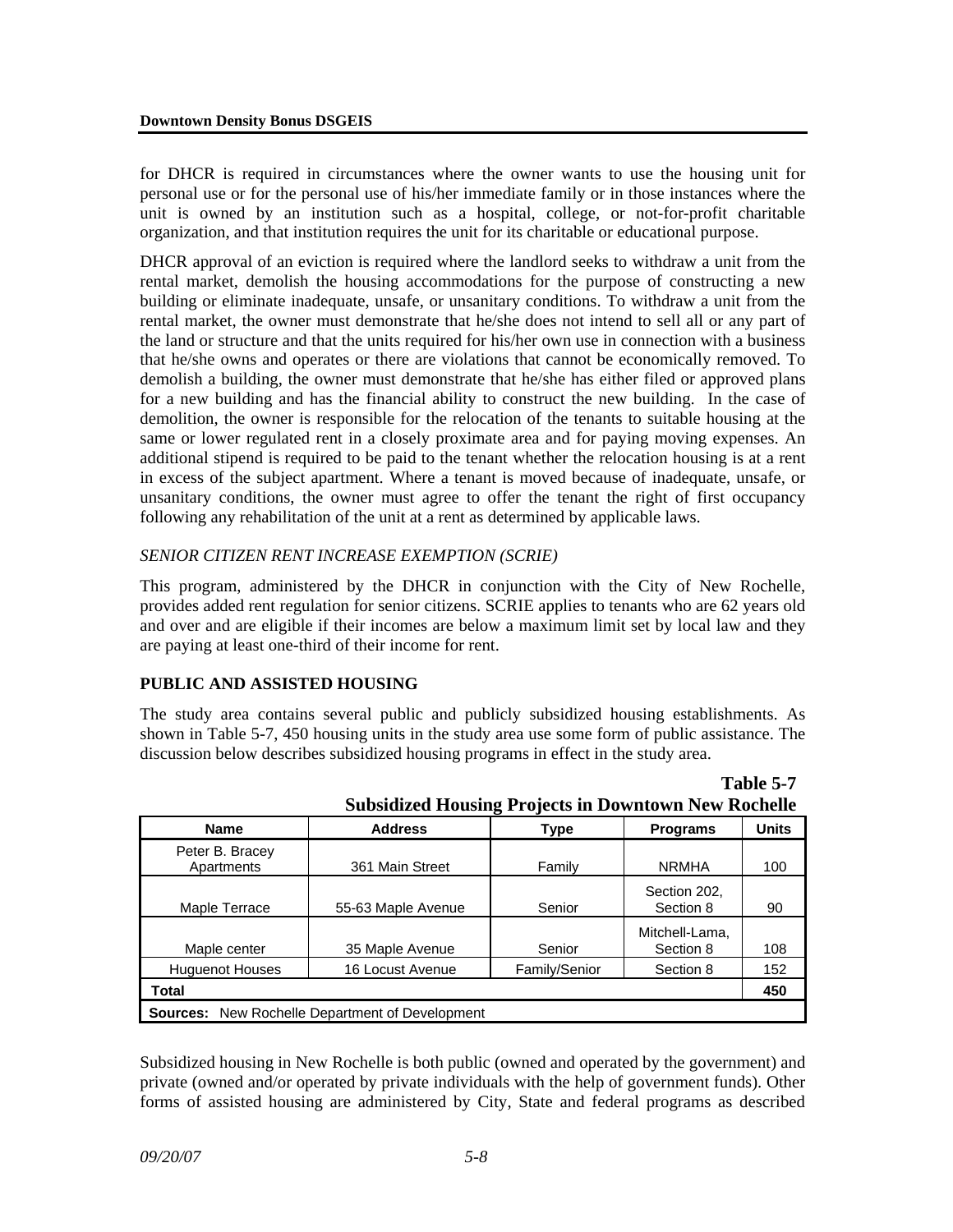below. Over 3,400 units of assisted housing exist in New Rochelle through a wide variety of state and federal programs. These units are currently administered by a variety of organizations including the New Rochelle Municipal Housing Authority (NRMHA), New Rochelle Public Housing Agency (NRPHA), and New Rochelle Neighborhood Revitalization Corporation. Since these units and housing projects are generally administered by public or quasi-public agencies, pressures for displacement would be minimal. Subsidized housing units outside the downtown area are scattered throughout the City but are generally located in close proximity to business, employment, and transportation centers in downtown New Rochelle. The following discussion describes subsidized housing programs currently in effect in the downtown area.

### *SECTION 8 HOUSING*

This program was created by the Housing and Community Development Act of 1974. Under the program a lower income tenant pays either 30 percent of his/her adjusted income, 10 percent of gross income, or the portion of welfare assistance designated for rent, and HUD makes up the difference between what a lower income household can afford and the fair market rent for an adequate housing unit. Income limits are 80 percent of the median income for the area in which the project is located. There are several programs under Section 8 housing, however, the most common is the Housing Choice Voucher (HCV) Program.

The HCV Program provides rental assistance and home ownership options to very low-income households. The program also provides assistance to senior citizens and disabled persons on fixed incomes, displaced families, and homeless individuals with disabilities. Housing choice vouchers allow very low-income households to choose and lease or purchase safe, decent, and affordable housing. There are a variety of types of vouchers available including: Conversion Vouchers, Family Unification Vouchers, Homeownership Vouchers, Project Based Vouchers, Tenant Based Vouchers, Vouchers for People with Disabilities, and Welfare-to-Work Vouchers. The most commonly used voucher is the Tenant Based Voucher which allows a family to choose and rent a privately owned residence.

#### *SECTION 202 HOUSING*

The Section 202 program is intended to provide housing and support services for the elderly. The program provides very low-income elderly with options that allow them to live independently in an environment that provides support services such as cleaning, cooking, and transportation.

#### *MITCHELL-LAMA HOUSING*

New York State was the first state to implement a state-subsidized public housing program, of which Mitchell-Lama was one. This program was designed to meet the serious need for housing by families with incomes too high for public housing, but not high enough to encourage private developers to build housing for them. The State Legislature passed the Limited Profit Housing Companies Law of 1955. Through a combination of below-market financing and local tax exemption, rents could be reduced so that they could be afforded by families of moderate income.

# *NEW ROCHELLE MUNICIPAL HOUSING AUTHORITY*

The New Rochelle Municipal Housing Authority (NRMHA) owns and manages the City's public housing stock. Of the 543 family and senior housing units owned by NRMHA, 100 are in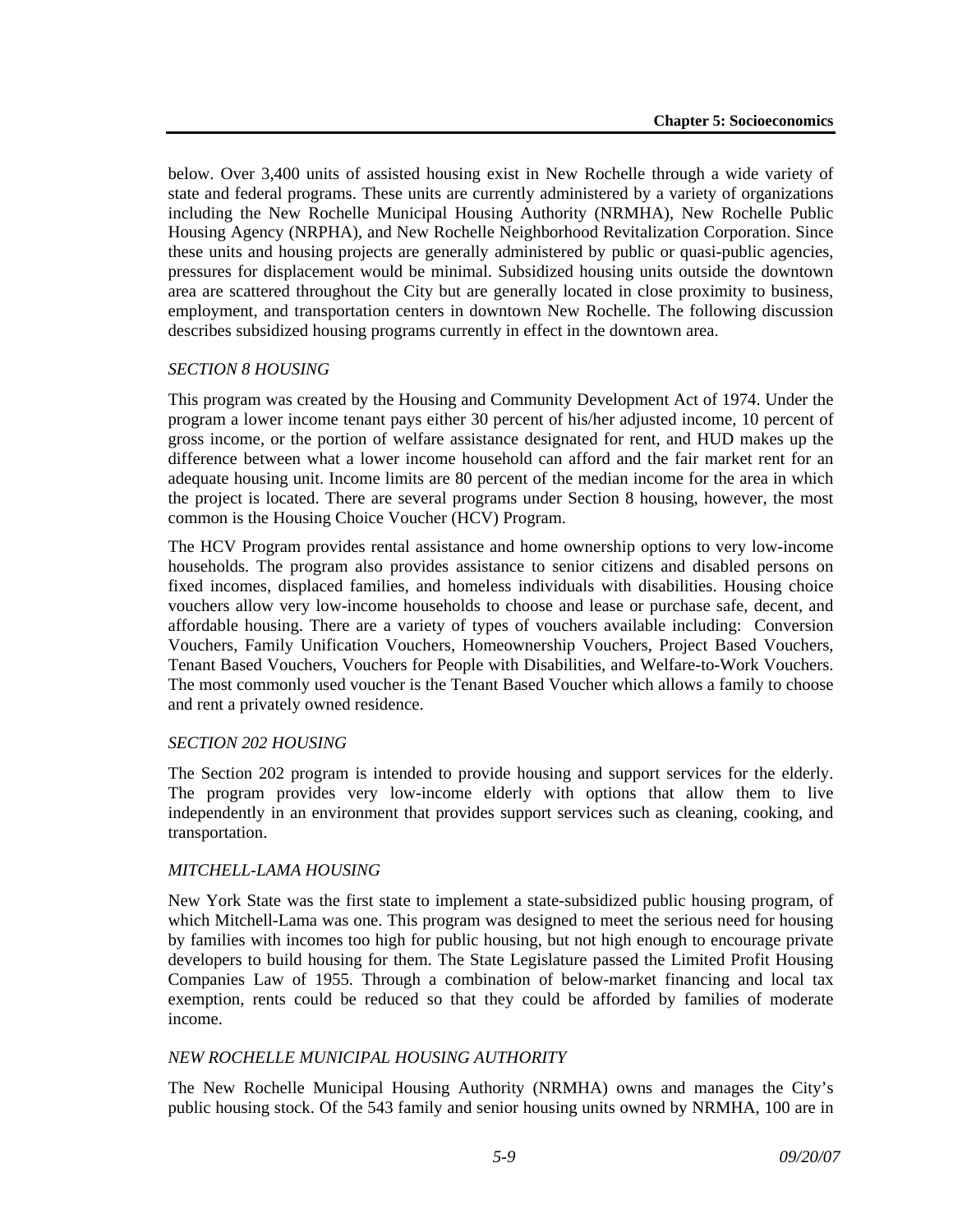the downtown in the Peter B. Bracey Apartments. The NRMHA is also responsible for administering the Section 8 Housing Program in New Rochelle and currently holds 201 vouchers.

#### **SUMMARY OF POPULATION AT RISK OF DISPLACEMENT**

#### *POPULATION AND HOUSING TRENDS*

The study area does not exhibit significant population and housing trends that tend to identify neighborhoods where displacement pressures currently exist, such as increases in population and housing units as a result of private market activity; small and declining household sizes, with a preponderance of one- and two-person households; and rising incomes. Although some of these trends exist in certain census tracts in and around the downtown, they are consistent with trends in New Rochelle as a whole. Furthermore, the trends indicated by census data are consistent with the goals and recommendations of the City's Comprehensive Plan which calls for the revitalization of the downtown by bringing in a critical mass of new residents and promoting economic activity as discussed in Chapter 2.

The trends that provide indications of potential displacement pressures are also matched by the study area experiencing a substantial overall increase in household size, a modest increase in real income less than that for New Rochelle as a whole, and an increase in the number of study area residents with incomes below the poverty level. These trends substantially offset indications that displacement pressures exist.

#### *UNPROTECTED UNITS*

Housing units built in 1974 or later are not protected from rent control or rent stabilization. According to Census 2000 figures, the census tracts comprising the study area include 11,177 total housing units. Census data also provides the age a structure was built. Although 1974 was not a break point for the 2000 census, the number of housing units built after 1970 can be determined to provide a more conservative estimate of the number of housing units not protected from rent control or rent stabilization. Table 5-8 shows a summary of the number of renter occupied housing units built in each tract after 1970 in the study area. As shown in the table, 2000 Census data show that 1,206 renter-occupied units within the study area were built in 1970 or later, which would typically indicate that they are not subject to rent control/stabilization laws. These 1,206 units represent approximately 11 percent of the study areas total housing stock.

#### *Residents of Unprotected Units*

Based on the 2000 census, the study area average household size is 2.74 persons. Based on this figure and the approximately 1,206 housing units likely to be unprotected from rent increase, an estimated 3,300 residents occupy the unprotected units identified above. While it is likely that not all of these residents are of low or moderate income, the groups most susceptible to rentrelated displacement pressures, it represents a worst-case universe of renters most susceptible to displacement. It should be noted that all assisted housing units within the study area would be protected from rent increases in the future.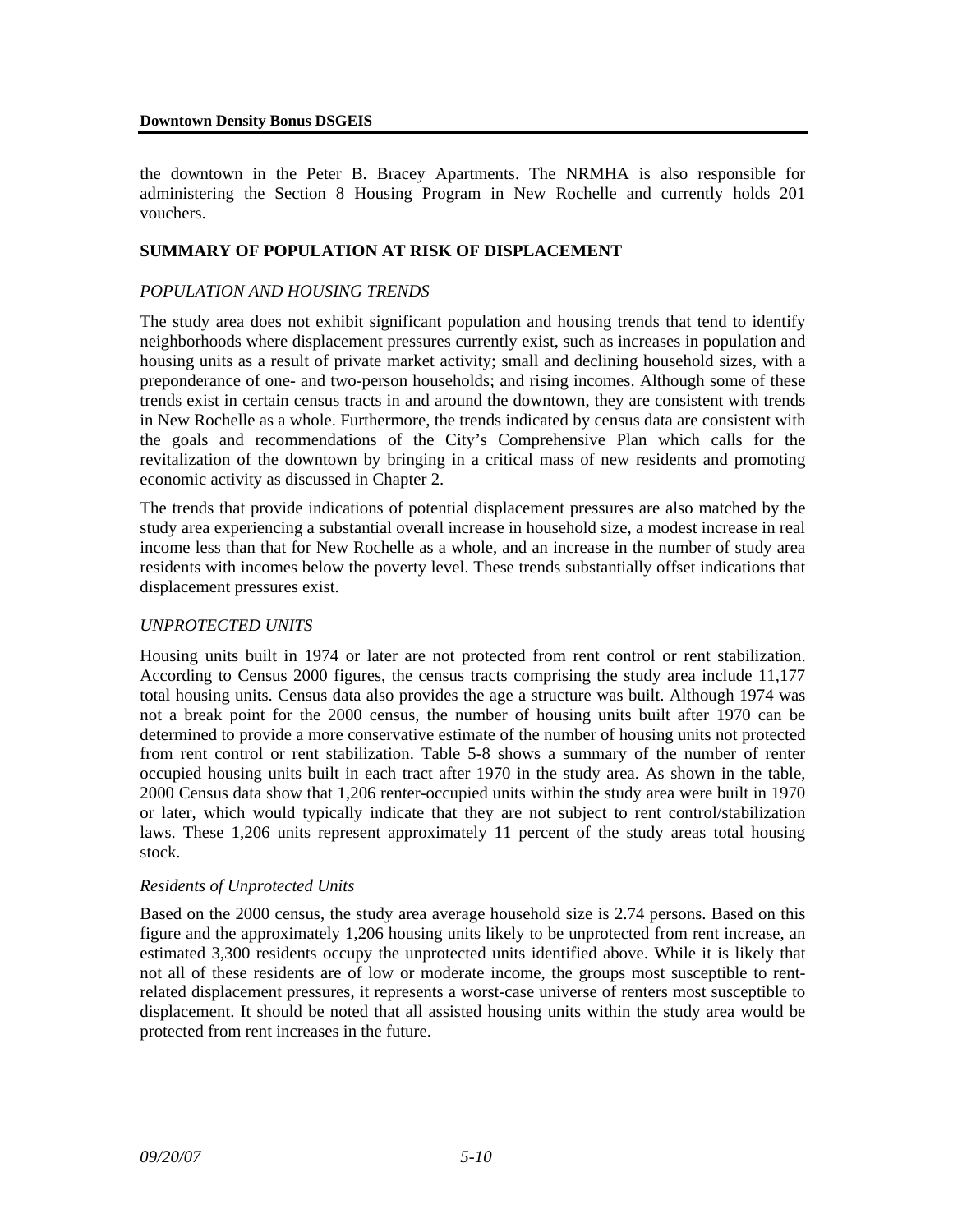| Table 5-8<br><b>Housing Units Built 1970-March 2000</b> |                             |  |  |
|---------------------------------------------------------|-----------------------------|--|--|
| <b>Tract</b>                                            | Units built 1970-March 2000 |  |  |
| 58                                                      | 265                         |  |  |
| 59.01                                                   | 182                         |  |  |
| 59.02                                                   | 143                         |  |  |
| 60                                                      | 0                           |  |  |
| 61                                                      | 61                          |  |  |
| 63                                                      | 509                         |  |  |
| 65                                                      | 46                          |  |  |
| Study Area                                              | 1,206                       |  |  |
| Sources: US Census, 2000, Summary Tape File 3           |                             |  |  |

#### **ECONOMIC ACTIVITY**

There are a range of businesses in downtown New Rochelle typical of many downtowns. With the exception of some larger businesses and attractions in downtown New Rochelle such as those found in the newly constructed New Roc City, most businesses generally appear to serve the local community by providing goods and services. Typical examples of businesses include:

- Restaurants
- Fast-food restaurants
- Grocery stores
- Travel agencies
- Furniture stores
- Hair salons
- Delicatessens
- Florists
- Bars/Clubs
- Banks
- Professional offices
- Fitness/health centers
- Clothing/apparel stores
- Miscellaneous goods

Several other businesses in the downtown are likely to attract patrons from throughout the region. Examples of these businesses include the entertainment facilities at New Roc City, public storage facilities, and car dealerships. Another major source of economic activity is in the office buildings located throughout the downtown, but primarily in the outer core as defined in Chapter 2, "Land Use, Community Character, Zoning, and Public Policy."

During field surveys conducted in July and October of 2005, the businesses generally appeared to be operating successfully with a number of patrons and clients visible in the range of storefronts. The field surveys did, however, identify four storefronts that were vacant, and two additional buildings with vacant upper stories.

# **C. POTENTIAL IMPACTS OF THE PROPOSED ACTION**

#### **DIRECT DISPLACEMENT**

Since the Proposed Action does not involve a specific development proposal on a defined site, it is not possible to determine whether any direct displacement will occur as a result of the Proposed Action. Any potential future development projects that utilize the proposed density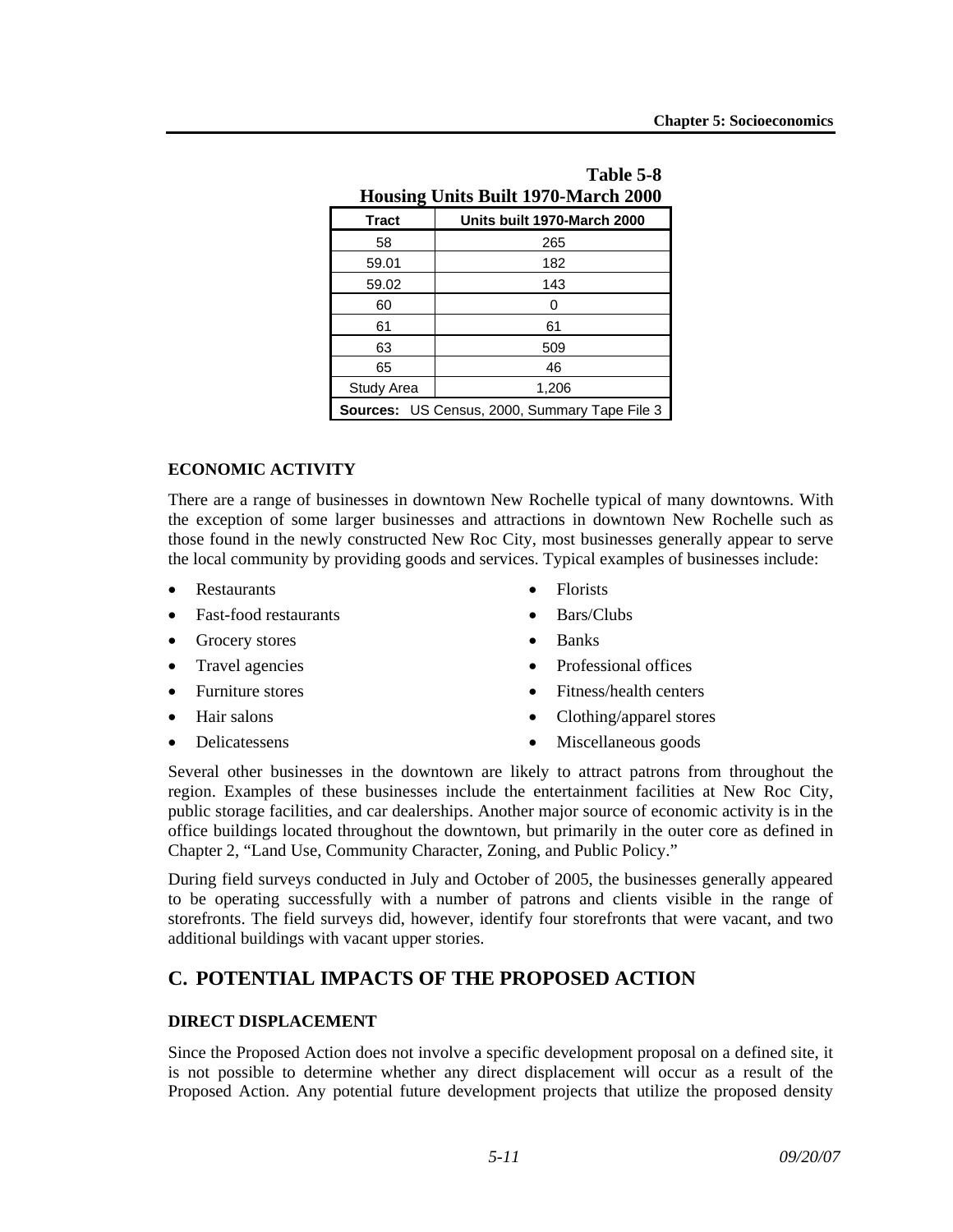bonus would be required to provide a detailed analysis of direct displacement resulting from the specific project.

# **PROJECTED POPULATION**

Under the Proposed Action, it is estimated that approximately 1,842 new residential units could be constructed in the downtown. Given the average household size within the study area of 2.74, this could potentially increase population within the study area by 5,047 people. This total population growth of approximately 16.6 percent would be spread over several years, and nearly twice the growth rate of the study area from 1990 to 2000. It is however, consistent with the overall growth rate of New Rochelle.

### **EFFECTS ON POPULATION VULNERABLE TO DISPLACEMENT**

The potential addition of approximately 5,047 new residents to the study area represents an approximately 16.6 percent increase in the study area population. Future tenants living in the larger high-rise towers that would be permitted by the Proposed Action are expected to be relatively affluent and predominantly in the 25- to 44-year-old age group, and comprise a preponderance of one- and two-person households. The population characteristics of new residents would likely differ from those of residents of the surrounding study area. The approximately 3,300 tenants living in the existing residential units in the study area that are not protected by rent control, rent stabilization, or housing subsidies would potentially be subjected to increased displacement pressures as a result of the Proposed Action. By examining the number of renter occupied housing units before 1970, it can be determined that approximately 16,600 residents that could potentially be displaced either directly or through secondary displacement live in the study area. These residents would have the potential benefit of certain statutory and programmatic relocation subsidies or other protections as described above. Bringing a critical mass of new residents to the downtown and stimulating additional activity has, however, been expressed as a goal of the City through the 1996 Comprehensive Plan.

# **ECONOMIC ACTIVITY**

The Proposed Action would not result in the direct displacement of any businesses, but it may make certain locations in the downtown more attractive for future development. Any future development that occurs at locations with existing businesses may result in there relocation.

The most significant changes resulting from the Proposed Action would affect assemblages of parcels where entire blocks or large portions of those blocks could potentially be redeveloped. The two blocks most likely to be affected by the Proposed Action are on either side of North Avenue on the south side of Huguenot Street. If redevelopment were to occur on these blocks, some existing businesses would be displaced. Any businesses that are displaced could potentially relocate into storefronts of the new development, but this would require temporary closure of the business. Specific site plans for redevelopment of these blocks using the proposed density bonus would require a detailed analysis of specific businesses that would be displaced. Significant changes are less likely to occur elsewhere in the downtown since the density bonus would only apply to parcels of less than 10,000 square feet. In most cases, a property owner would simply add floors to existing buildings and retain existing businesses. Even where demolition of existing structures would be required, only a few businesses would be displaced.

The Proposed Action is also expected to result in a general increase in the amount of economic activity taking place in downtown New Rochelle. Proposals for redevelopment of the